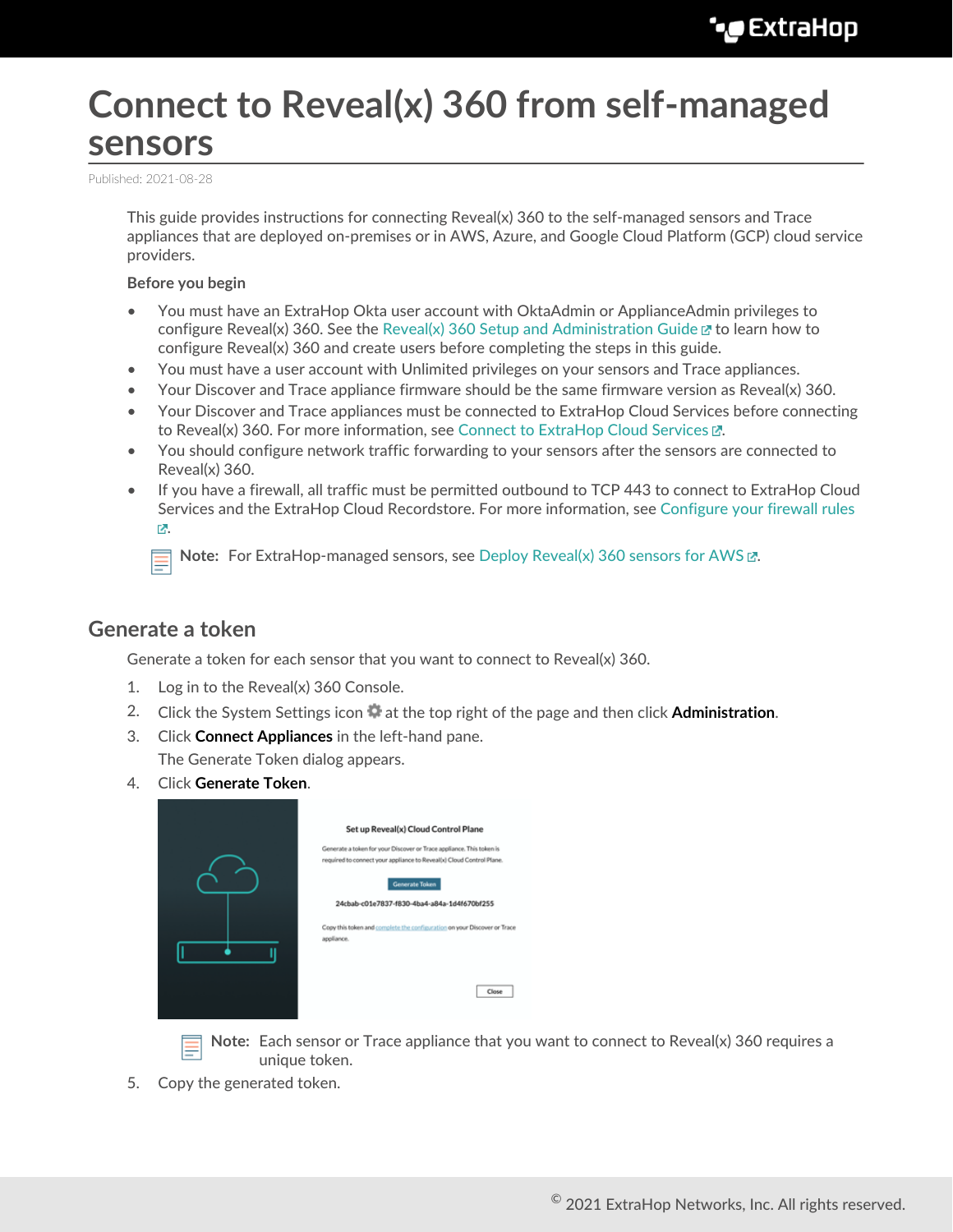#### **Connect your sensor**

- 1. Log in to the Administration settings on your self-managed sensor through https://<extrahophostname-or-IP-address>/admin.
- 2. In the ExtraHop Command Settings section, click **Connect Command Appliances**.
- 3. Click **Add Appliance**.
- 4. Paste the token you generated from the Reveal(x) 360 Console into the **Generated Token** field.
- 5. Type a name into the **Discover Appliance Nickname** field to identify this sensor in the Reveal(x) 360 Console.
- 6. Click **Connect**.

### **Connect your Trace appliance**

- 1. Log in to your self-managed Trace appliance through https://<extrahop-hostname-or-IPaddress>/admin.
- 2. In the Trace Cluster Settings section, click **Connect to Reveal(x) 360**.
- 3. Paste the token you generated from the Reveal(x) 360 Console into the **Generated Token** field.
- 4. Type a name into the **Trace Appliance Nickname** field to identify this appliance in the Reveal(x) 360 Console.
- 5. Click **Connect**.

#### **Connect sensors to your Trace appliance**

You must establish a connection from all of your sensors to your Trace appliances before you can query for packets.

- 1. Log in to the Administration settings on your self-managed sensor through https://<extrahophostname-or-IP-address>/admin.
- 2. In the ExtraHop Trace Settings section, click **Connect Trace Appliances**.
- 3. Type the hostname or IP address of the Trace appliance in the Appliance hostname field.
- 4. Click **Pair**.
- 5. Note the information listed in the Fingerprint field. Verify that the fingerprint listed on this page matches the fingerprint of the Trace appliance listed on the Fingerprint page in the Administration settings of the Trace appliance.
- 6. Type the password of the Trace appliance setup user in the Trace Setup Password field.
- 7. Click **Connect**.
- 8. To connect additional Trace appliances, repeat steps 2 through 7.

**Note:** You can connect up to 4 Trace appliances to a sensor.

#### **Test the configuration**

Verify that you can view traffic from your connected sensors on the Reveal(x) 360 Console.

- 1. Log in to the Reveal(x) 360 Console.
- 2. Click **Dashboards** at the top of the page.
- 3. In the left pane, under System Dashboards, click **Network**. The charts should display data from the traffic.